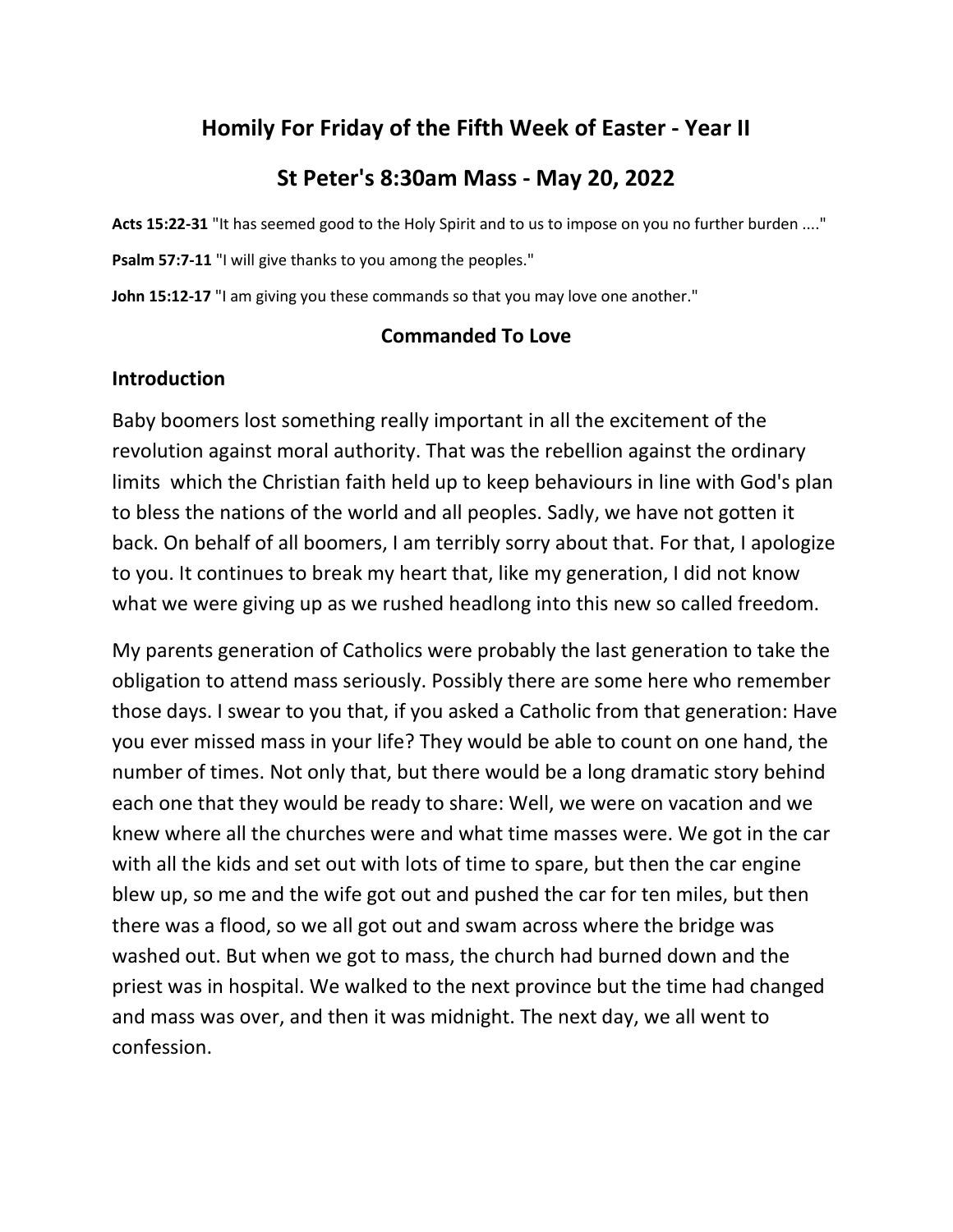Not every story would have been that dramatic, but the memory of having missed mass was indelibly imprinted on those for whom it was unthinkable not to be there with the community to attend the Eucharistic celebration.

For some time, many of us have been waiting for the bishops to reinstate the requirement that baptized Catholics are obligated to attend Sunday mass. In our diocese, Bishop William McGrattan has now decreed that this obligation will begin again on Pentecost, two Sundays from now. That's the basics of the announcement, but today's passages from Sacred Scripture powerfully remind us of what is most important about this announcement.

## **Acts of the Apostles**

The authority of our bishop to make such a command is from Jesus Christ, which he gave to the apostles, and which they gave to their successors, even down to our day, two thousand years later. This is the remarkable thing. If we are to believe in Jesus, which means to believe Jesus, his divine and kingly authority has not disappeared one little bit. It was present, through the power of the Holy Spirit, in Peter and James and John and the others, and so it is still equally present in Bishop William and the others. We must pray that they use that authority always under the guidance and inspiration of the Holy Spirit. Jesus is with us today in this way. This should make us shout with joy even more than the psalmists do, who did not know the Saviour, yet were inspired to proclaim God's saving power that would ultimately be made known fully in Jesus Christ.

### **Psalm**

"My heart is steadfast, O God. I will sing and make music. I will give thanks to you among the peoples. I will sing praises to you among the nations. For your steadfast love is as high as the heavens. Be exalted, O God, above the heavens. Let your glory be over all the earth." Doesn't this sound like the joy of those who respond to the obligation to attend mass, hear his word, worship his divine presence, receive his Body and Blood, then go out and sing praises to the nations?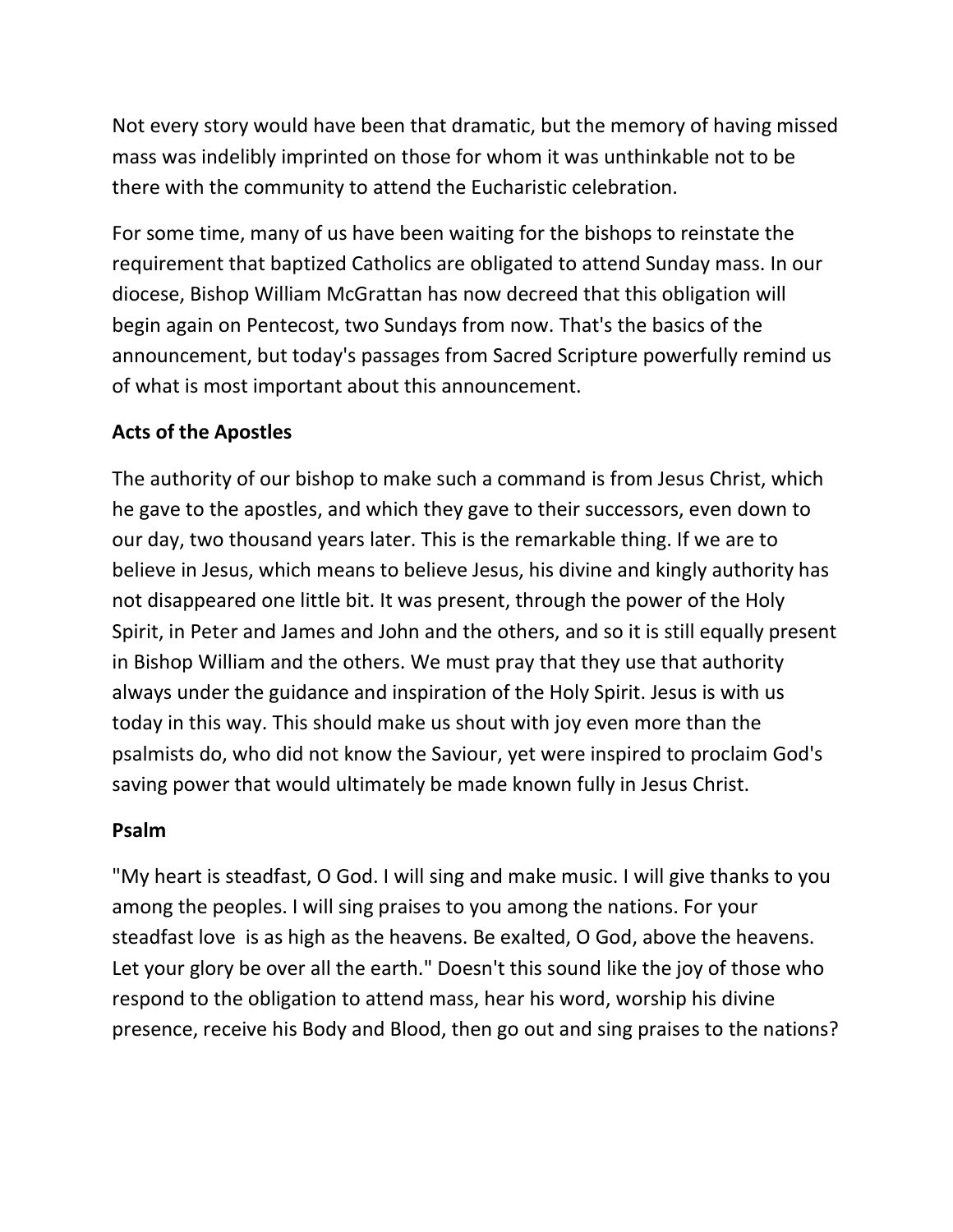## **Gospel of John**

The early Church had its false teachers who were causing division and anxiety. But the Church rejoiced that there was a commandment given by the apostles, which was inspired by the Holy Spirit and agreed to by everyone.

They recognized that it was the authority of Jesus himself, who had given the commandment to love one another. Who would argue against a commandment, an obligation, to love, especially when the greatest love is to lay down one's life for one's friends? The one who is beyond comprehension wants to be our friend. You are my friend, Jesus says, if you obey my commandments.

Paul and Barnabas were certified and approved by the Church because, it says today, they risked their lives for the gospel, for the Good News of God's love for all people. They were following Jesus' command to love. That was what gave them authority.

#### **What Shall We Do**

The bishops, in their letter to us in Alberta, tell us that the word "obligation" may be taken negatively even when our sacred duty to worship God is one of our greatest privileges in choosing freely to respond to His initiative to reach out to us and shower us with His great love. Worship is our free response! May the days leading to Pentecost continue to open us up to the graces of Easter and to a joyful response to our obligation to worship, to let Jesus fill us with love, and so enter into that intimate embrace of friendship with God.